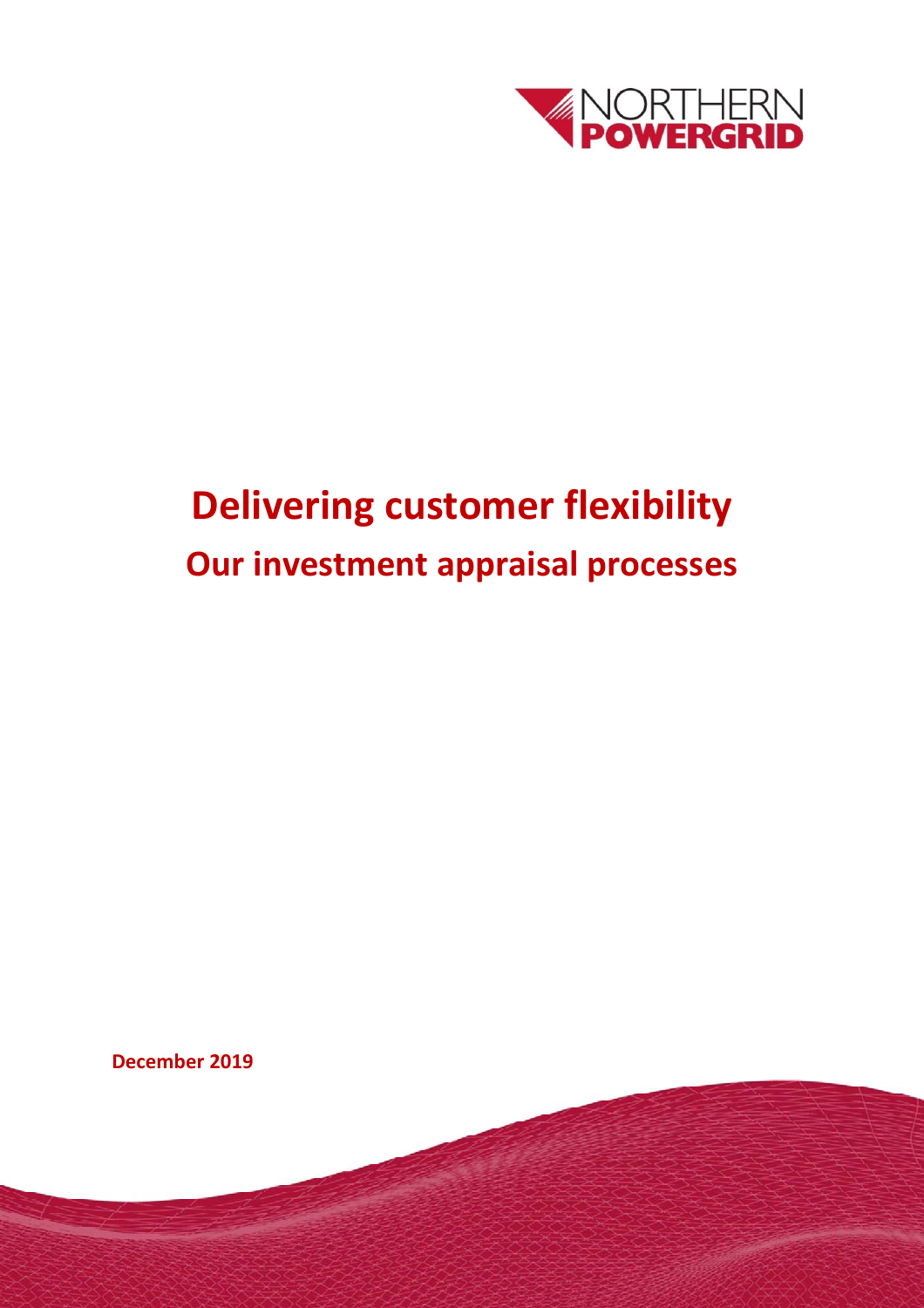# **TABLE OF CONTENTS**

| 1. |                                                                                  |  |
|----|----------------------------------------------------------------------------------|--|
| 2. |                                                                                  |  |
| 3. |                                                                                  |  |
| 4. |                                                                                  |  |
| 5. | Separation of duties to ensure a level playing field for customer flexibility  8 |  |
| 6. |                                                                                  |  |
| 7. |                                                                                  |  |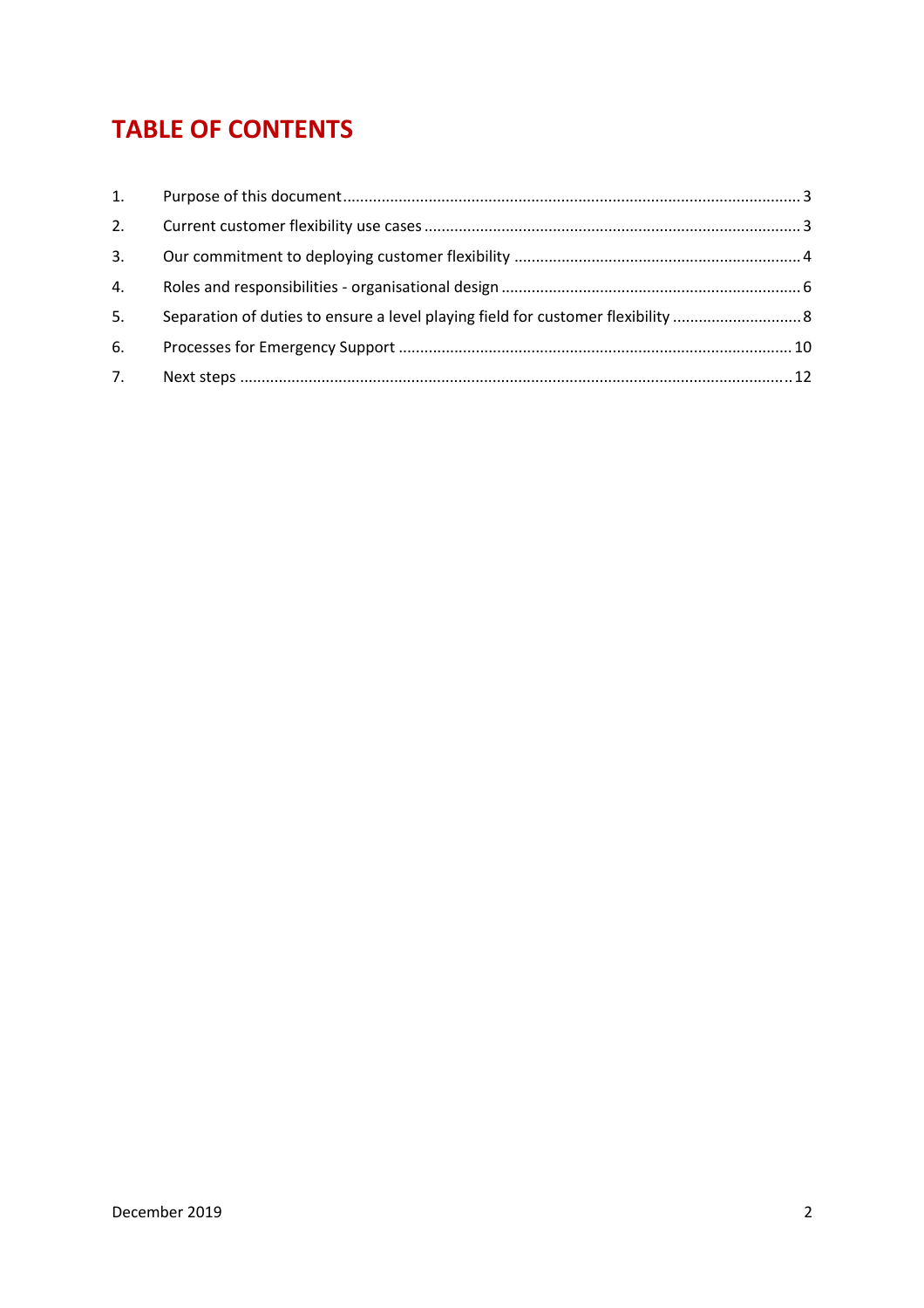# **1. PURPOSE OF THIS DOCUMENT**

Electricity distribution networks are critical enablers for decarbonisation. We are already adapting to enable a smart, flexible, carbon-free energy system while continuing to deliver a safe, reliable and affordable service to the eight million people in our region. We set out our latest thinking on this transition in our DSO v1.1 Distribution System Operator Development plan<sup>1</sup> published in October 2019. In order to provide clarity and transparency we committed to provide more information on how our investment appraisal processes are embedding the use of contracted customer flexibility into our standard business as usual operations. The publication of this document is an initial step to providing greater visibility.

This document is intended to provide useful and relevant information for our stakeholders. A key part of our Distribution System Operator (DSO) transition is making decisions on when to use customer flexibility as an alternative to network solutions on a level playing field basis. We are seeking to build trust with our stakeholders through providing this information.

We expect to provide further detail in 2020 – either a greater level of detail or changes that reflect the processes developing through time. We expect changes as processes are operated for the first time and we work to improve them based on our experience or the learning and standardisation taking place in the cross-industry collaboration with our peer Distribution Network Operators (DNOs).

Our transition to the role of DSO remains a key stakeholder engagement priority for Northern Powergrid. We would value any views on the information we are releasing here. Please make contact in any way that suits. You may contact us directly through the flexibility mailbox – flexibility@northernpowergrid.com.

# **2. CURRENT CUSTOMER FLEXIBILITY USE CASES**

Contracted customer flexibility is a solution that electricity networks can use in order to either keep the lights on as an alternative to using network investment or temporary generation. It involves reaching agreement with customers that may then be paid for providing a service to the network. This benefits all customers when this cost of running the network offsets the need to invest in network assets or other temporary solutions.

**Contract Contract Contract Contract Traditional Reinforcement Planned Maintenance Emergency Support** To defer spending on network reinforcement to create new capacity To manage the risk of power cuts during To provide emergency support during unplanned power cuts

Currently, industry recognises three use cases, as shown in Figure 1.



 $1$  Our DSO v1.1 Development plan is available from: www.northernpowergrid.com/DSO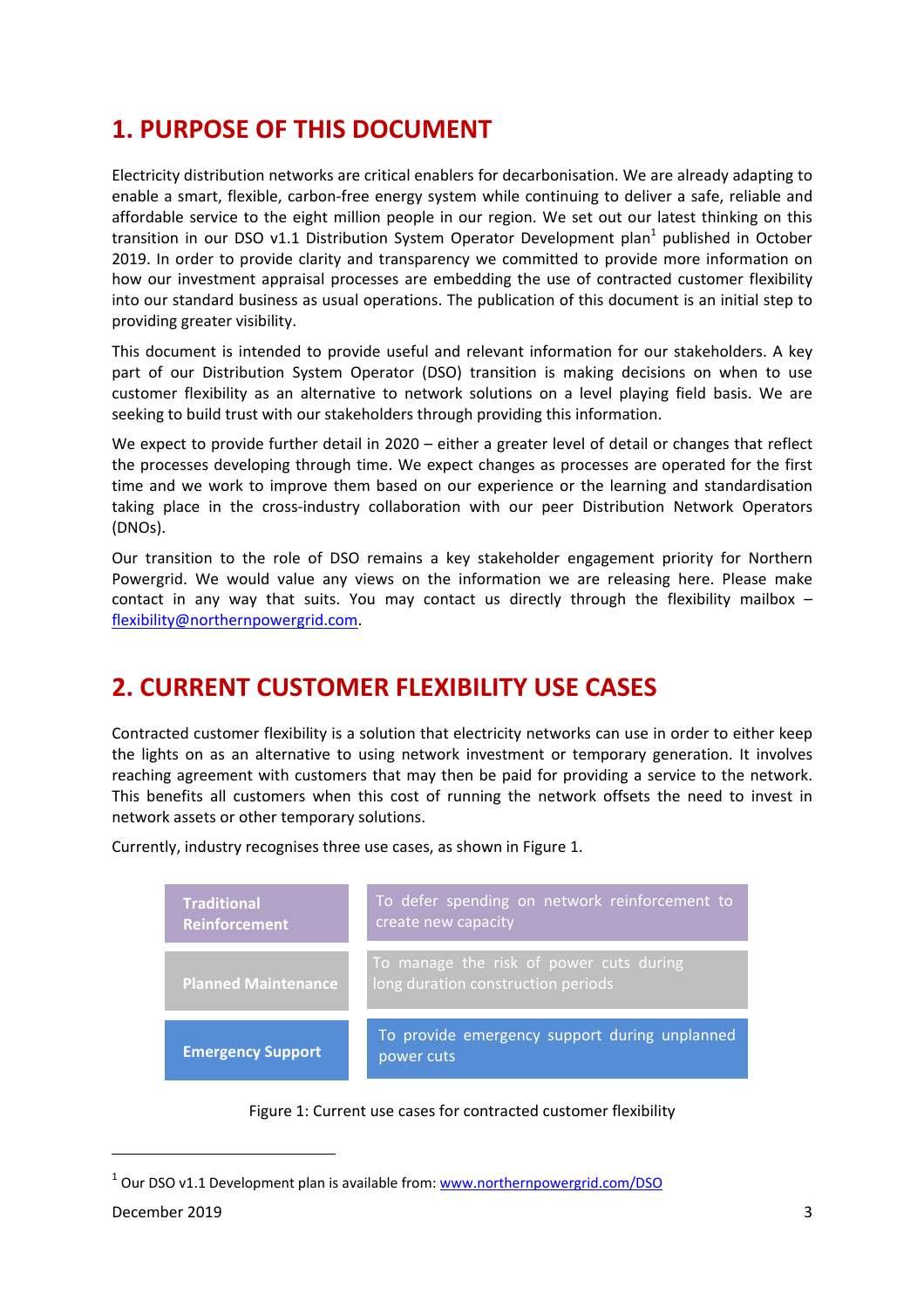Scaling up and standardisation of contracted customer flexibility is still relatively new and the market is still emerging. DNOs are working together to help support this market to grow and are collaborating with sellers and other buyers of flexibility such as National Grid Electricity System Operator to facilitate the growth of markets. Much of this collaboration is taking place through the Energy Networks Association (ENA) Open Networks project<sup>2</sup>. Through this route we are sharing best practice, developing new methods and seeking standardisation of approaches to enhance whole system efficiency and ease of participation for customers.

# **3. OUR COMMITMENT TO DEPLOYING CUSTOMER FLEXIBILITY**

#### *We are committed to helping build a flexibility market that works for all users of the network, providing confidence to the market that every decision is made on the basis of sound judgement.*

In line with this commitment, we contributed and committed to the ENA's 'Six steps for delivering flexibility services<sup>,3</sup>. These steps outline our drive for consistency across network businesses to build an efficient flexibility marketplace. We expect these steps will provide confidence to our stakeholders that the adoption of new commercial services is being correctly delivered.

In addition, in Autumn 2019, we made specific commitments in our DSO v1.1 development plan to deliver on the six steps, as shown in Figure 2.

<sup>&</sup>lt;sup>2</sup> www.energynetworks.org/electricity/futures/open-networks-project/open-networks-project-overview/  $3$  Available from:

www.energynetworks.org/assets/files/ENA%20Flexibility%20Commitment%20Our%20Six%20Steps%20for%20 Delivering%20Flexibility%20Services.pdf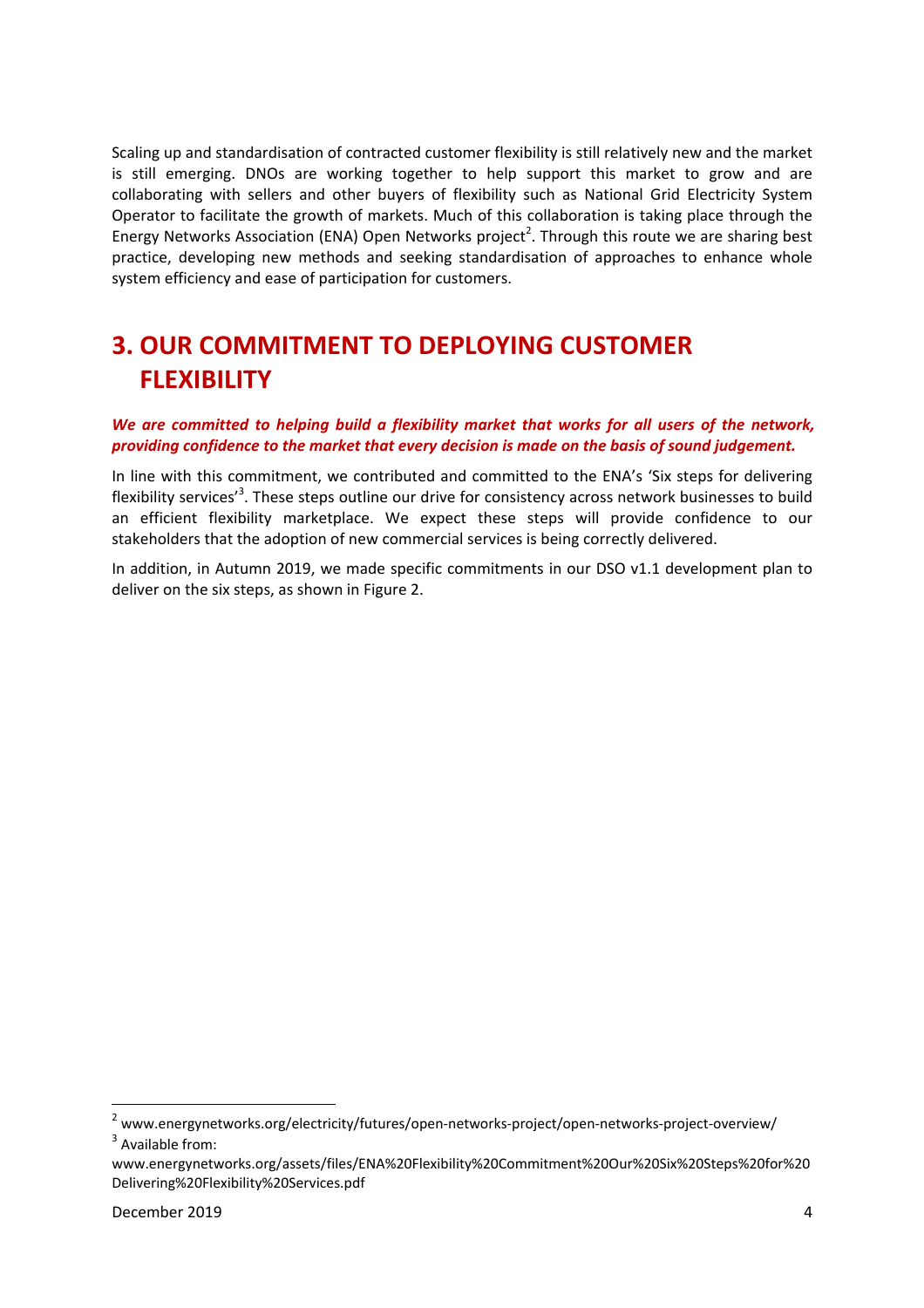| <b>Champion a level playing</b><br>field                                      | As a minimum, we pledge to deliver against each of these six commitments as we<br>continue the roll-out of our customer flexibility plan. Building on the high-level<br>commitments we made in DSO v1.0, we are delivering as follows:                                                                                                                                                                                                                                                                |  |
|-------------------------------------------------------------------------------|-------------------------------------------------------------------------------------------------------------------------------------------------------------------------------------------------------------------------------------------------------------------------------------------------------------------------------------------------------------------------------------------------------------------------------------------------------------------------------------------------------|--|
| visibility<br><b>Ensure</b><br>and<br>accessibility<br>Conduct procurement in | Update and publish, by the end of 2019, our investment appraisal processes to<br>embed customer flexibility into business as usual and bring clarity of roles within<br>our teams. This process will include segregation of key decisions that could be<br>perceived as a conflict of interest. This process will reinforce a culture of<br>transparency and inform our stakeholders on how we allow fair competition<br>between network and commercial market solutions to address network needs. We |  |
| an open and transparent<br>manner                                             | will be inviting an independent third party to review these processes.<br>We are designing new metrics to give maximum visibility on the investment                                                                                                                                                                                                                                                                                                                                                   |  |
| Provide clarity on the<br>dispatch of services                                | appraisal processes. This will not only include the outcomes of our investment<br>decisions but also the working we use to arrive at those decisions. We will start<br>publishing these reports in the first quarter of 2020. This will provide network<br>users with the confidence that the investment processes are being operated in<br>good faith.                                                                                                                                               |  |
| <b>Provide</b><br>regular,<br>consistent<br>and<br>transparent reporting      | Working collaboratively with other industry partners and policy makers we are<br>seeking whole energy system approaches that drive convergence in approach to<br>the introduction of flexibility services. An example of this approach is the Open<br>Networks programme where DNOs are working together to share best practice<br>and deploy consistency across all aspects of the development of flexibility services.                                                                              |  |
| Work together towards<br>whole<br>energy<br>system<br>outcomes                | We will widen the scope of network data that we publish. We will shift from a<br>bilateral dialogue with local authorities, local enterprise partnerships and other<br>organisations representative of all major energy sectors, including heat and<br>transport, to a data-sharing platform, with a view to facilitate access and stimulate<br>debate, so that the most accurate information is captured in our network<br>requirements.                                                             |  |
|                                                                               | We will aim for all potential service providers to have an equal chance of<br>participation in customer flexibility markets.                                                                                                                                                                                                                                                                                                                                                                          |  |

Figure 2: Our implementation of the ENA's six steps for delivering flexibility services (p. 17, DSO v1.1)

#### *This document is the first release of information on our processes.*

In this document we are setting out principles that apply to all three of the current use cases for flexibility. Our approach is to meet our commitment to introduce flexibility wherever there is a need.

Since making our commitment there has been no new need for significant investment for capacity. In December 2018 we launched an expression of interest for the Reinforcement Deferral use case in parallel to a detailed assessment of need in nine network locations. The detailed assessment of need indicated that there was no intervention required (of any kind). As such we have not proceeded to formal market tender for customer flexibility for this use case. We are therefore continuing to scan for opportunities to deploy customer flexibility for the use case of Reinforcement Deferral. Similarly, we are also seeking opportunities for the Planned Maintenance use case.

The use case that is being fully market tested at this time is that of Emergency Support. In this document, we go on to give more specific detail of how this is being deployed. This is the subject of a live market tender exercise.

#### *We expect to provide more information in 2020 as we deploy more customer flexibility.*

We are developing and deploying our internal processes in combination with looking for market opportunities. We will invite a third party to assess our processes and then release further details on these with new documents to be published in 2020. New metrics are being introduced in order to identify the use of these processes in our business as usual activity.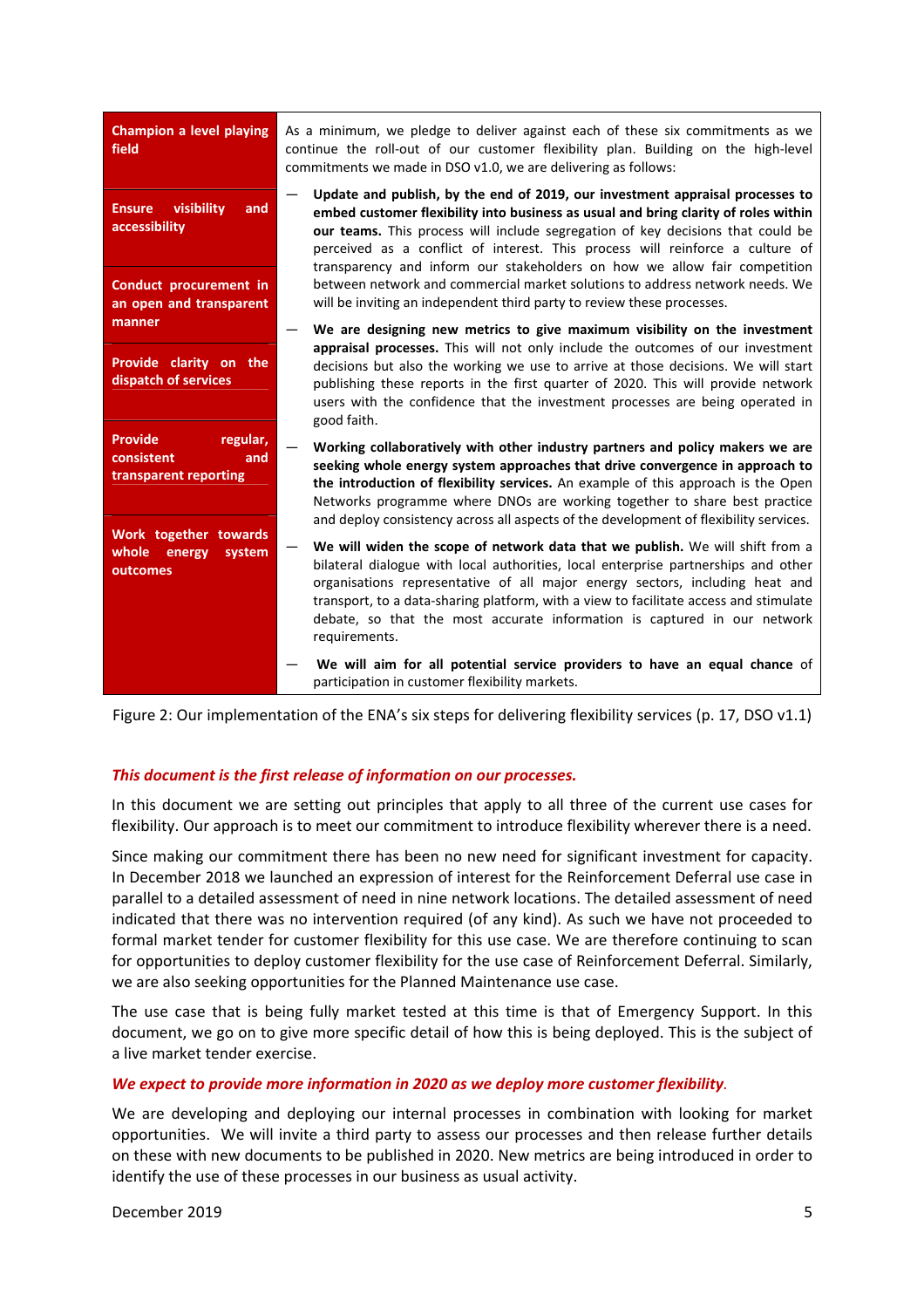Considering that the market for customer flexibility is still emerging and practices not fully standardised across the network operators this means that our investment appraisal processes are likely to evolve as the market matures. We will seek to improve our processes and the ongoing work from industry to align progresses will necessitate changes (particularly in Open Networks Workstream 1a – flexibility services). This will require us to add to, or revisit some of these processes published here.

#### *Assessing our network's needs and making the right decision to deliver the most effective and efficient outcome for our customers is a central part of our role as a network operator.*

The neutrality of these decisions, and their performance in terms of cost and technical viability, relies on checks and balances defined by a series of processes.

There are three decision points:

- 1. Selecting a type of solution to solve a network need through a process that creates a level playing field, including through financial valuation;
- 2. Procuring from customer 'Asset A' or customer 'Asset B' in an open and transparent manner, to secure flexibility availability;
- 3. Dispatching 'Asset A' or 'Asset B' at the time of operation.

# **4. ROLES AND RESPONSIBILITIES ‐ ORGANISATIONAL DESIGN**

Northern Powergrid's current organisational structure keeps the DSO and DNO functions integrated. The responsibility to plan and deliver on the transition to DSO is the responsibility across various directorates, albeit under the supervision and guidance of a central change programme management team.

Figure 3 shows an extract of the company's organisational chart showing the reporting lines for the various areas of DSO‐related activity and the teams involved in driving the delivery of customer flexibility services.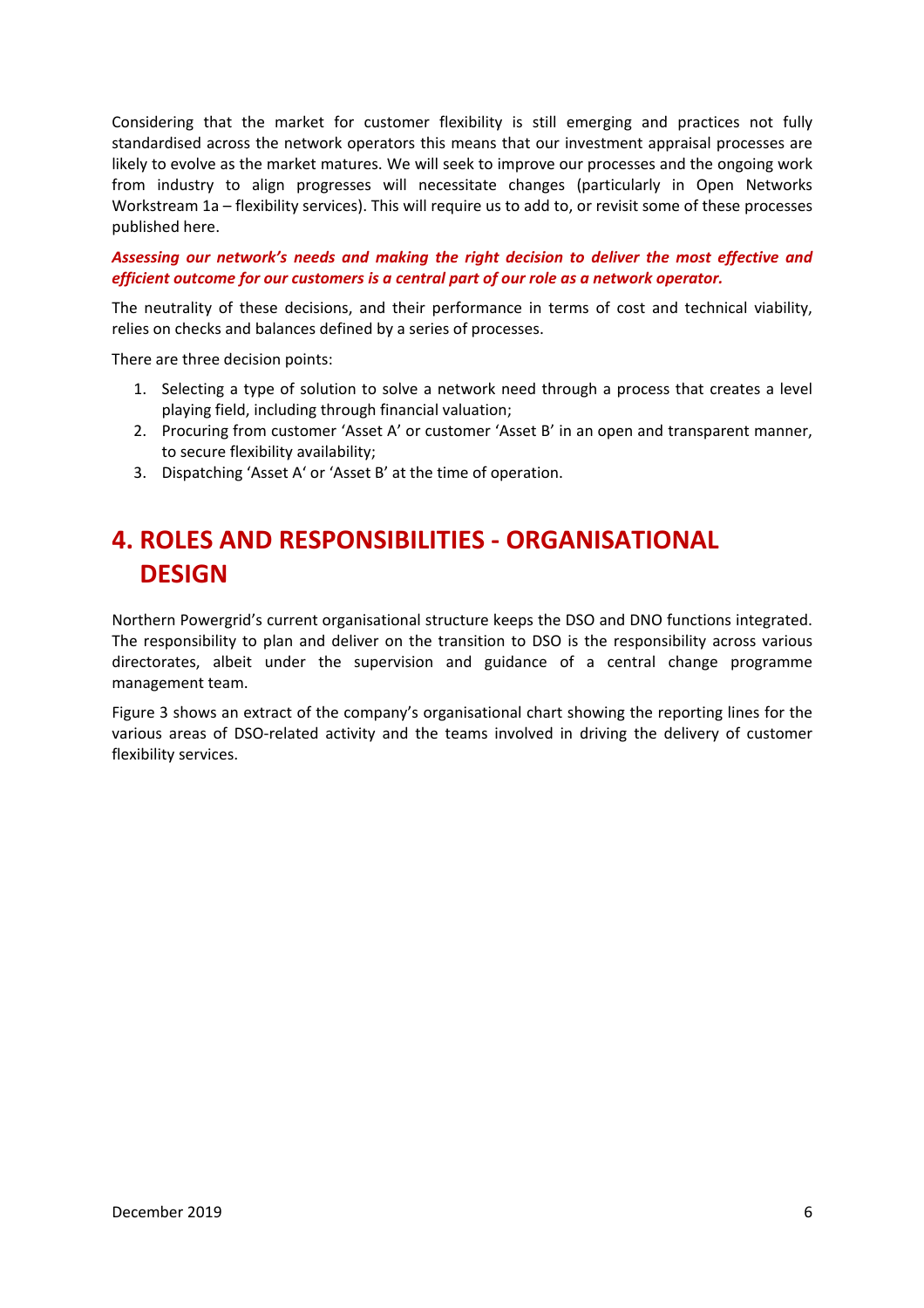

Figure 3: Reporting lines of the teams delivering customer flexibility services

In summ mary:

- $\bullet$ The guidance on how to develop networks economically, including through the use of flexibility, and the identification and analysis of constraints sits within Asset Management;
- $\bullet$ The assessment of investment options and recommendations is an allocated responsibility to different functions in Policy & Markets, Asset Management and Field Operations (dependent on the use case being procured);
- $\bullet$ The procurement of flexibility is the responsibility of Policy and Markets; and
- $\bullet$ Triggering the use of customer flexibility sits with Field Operations.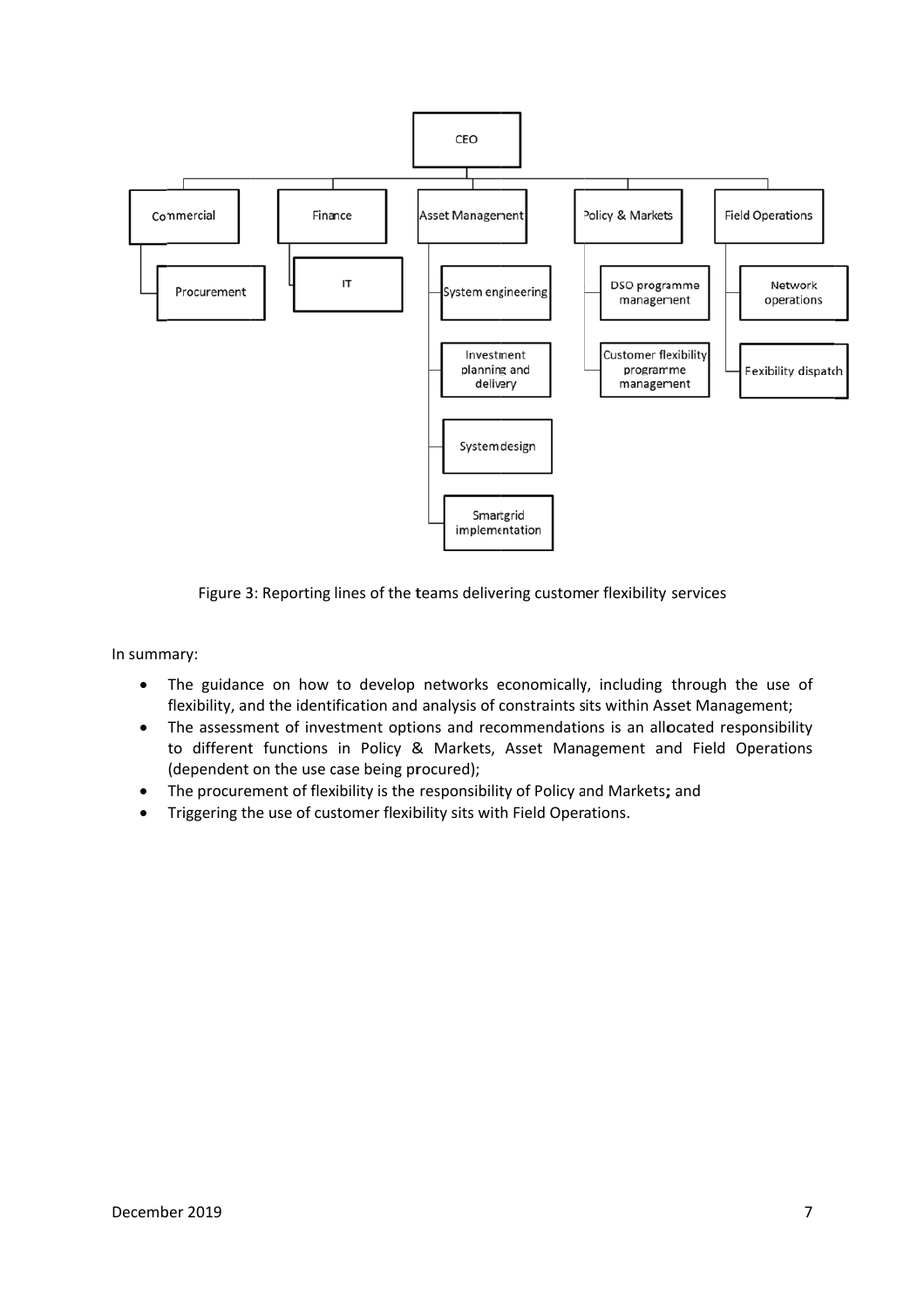# **5. SEPARATION OF DUTIES TO ENSURE A LEVEL PLAYING FIELD FOR CUSTOMER FLEXIBILITY**

There has been significant stakeholder interest in ensuring that customer flexibility is able to compete on a level playing field with technical network solutions. As we describe in p.16 of DSO v1.1, the RIIO regulatory regime incentivises us to find lower-cost ways of meeting the required outputs. These incentives to share savings between the network company and the customer have served us well and there is every reason to expect that they will work effectively to promote the use of flexible market solutions as opposed to network solutions. However, we also recognise that we need to change working‐level processes to reinforce these company‐level incentives. This not only helps to reinforce the new culture change in our organisation but also builds trust with our stakeholders that we are indeed using a level playing field.

We have been focussing on the processes and team roles for decision making required for all flexibility use cases. These are being included in the codes of practice that are under development for use when a need arises. However we include below the summary information so that stakeholders may see the direction of our thinking.

Figure 4 sets out the draft process by which a customer or network solution is selected. Table 1 then sets out how the decisions may be taken at each step of the process.



Figure 4: Investment appraisal decision making processes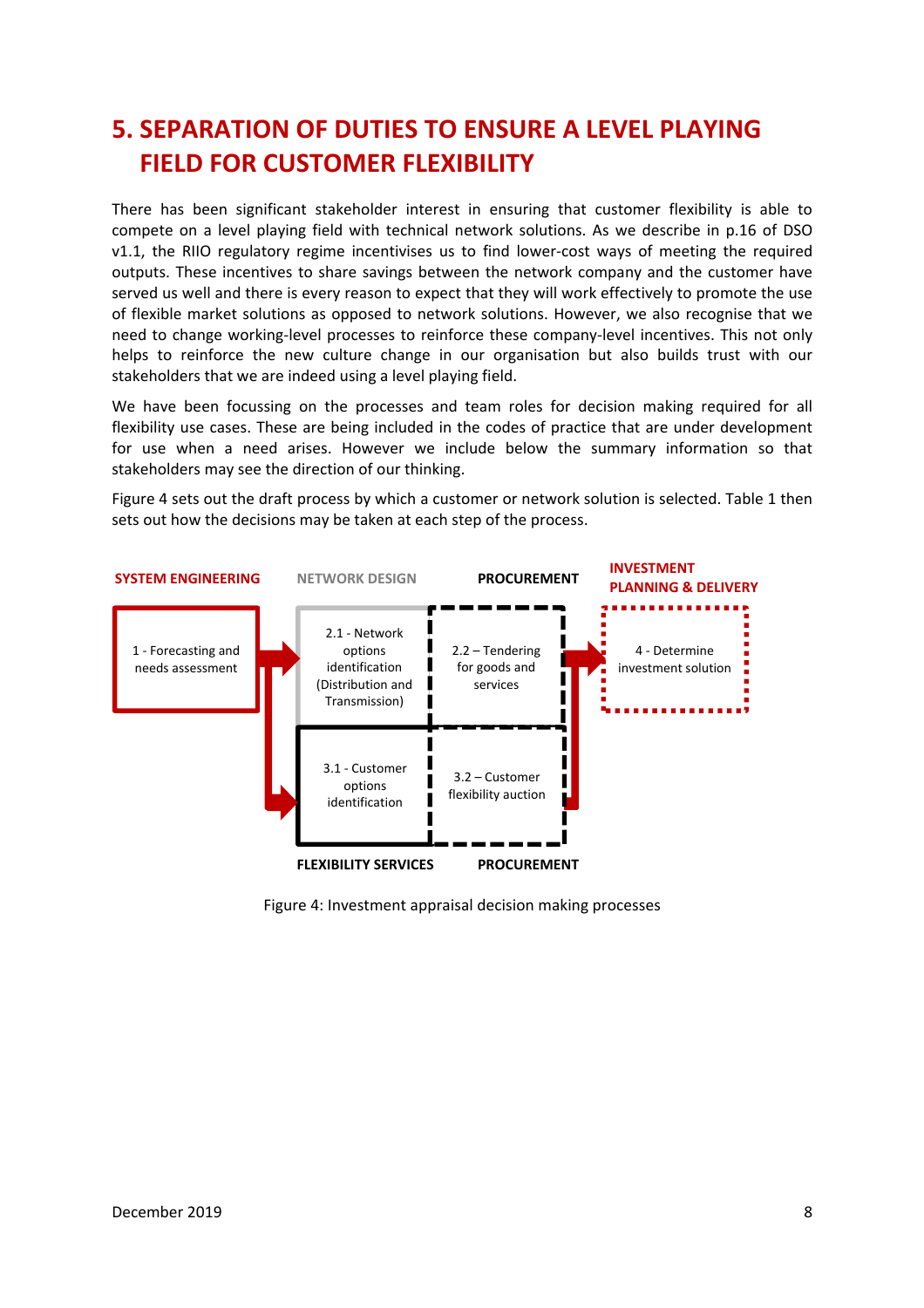| <b>Process step</b>                                                        | <b>Business functions and</b><br>directorate               | <b>Description of process step</b>                                                                                                                                                                                                |
|----------------------------------------------------------------------------|------------------------------------------------------------|-----------------------------------------------------------------------------------------------------------------------------------------------------------------------------------------------------------------------------------|
| 1 - Forecasting and needs<br>assessment                                    | System Engineering, Asset<br>Management                    | Evaluate forecast scenarios for future loading and<br>determine the potential customer and network solutions if<br>any intervention is required                                                                                   |
| 2.1 - Network options<br>identification (Distribution<br>and Transmission) | Network design functions, Asset<br>Management              | Explore and cost the potential network solutions - this<br>includes evaluation of transmission options in addition to<br>distribution                                                                                             |
| $2.2 -$ Tendering for goods<br>and services                                | Procurement, Commercial                                    | Establish prices and contracts to provide network<br>equipment and services                                                                                                                                                       |
| 3.1 - Customer options<br>identification                                   | Flexibility Services, Policy &<br>Markets                  | Explore the customer flexibility solutions, design tender,<br>engage the market and report on potential non-network<br>solution                                                                                                   |
| 3.2 - Customer flexibility<br>auction                                      | Procurement, Commercial                                    | Fair and compliant market test process for customer<br>flexibility                                                                                                                                                                |
| 4 - Determine investment<br>solution                                       | Investment Planning & Delivery,<br><b>Asset Management</b> | Run the governance and project approval process: i.e.<br>finalise the decision document that compares all options<br>according to set assessment methodology, and provides<br>transparent recommendations for investment approval |

Table 1: Draft definition of roles for deploying customer flexibility

As set out above, it is important to note that these are emerging processes that have not yet been fully utilised end to end. However, they have proved useful in developing our thinking in parallel to scanning for opportunities to deploy flexibility.

The key aspects that ensure a level playing field are:

- *Customer advocacy* the major external‐facing part of our business (Policy & Markets) is responsible for ensuring that we are actively seeking out customer flexibility and evaluating it appropriately. There is separation internally from the Asset Management function that has traditionally been focussed on network solutions.
- *Fair competition* the involvement of Procurement means that flexibility is viewed as a commodity in the same way that another service or equipment supply contract is viewed. As such, this ensures we set out what we need before approaching the market and ensure probity in the manner in which bids are assessed. In common with our other purchasing activity, we are currently operating our e-auction platform to host competitive and compliant procurement process.
- *Decisions for needs, solutions identification and chosen investment are clearly specified* senior manager accountability clear for establishing network needs (step 1), seeking solutions to complete (steps 2 and 3) and processing the decision (step 4). This means that clear and auditable decisions are made in each part of the process. The reason for network or customer solutions being chosen may be determined and metrics used to highlight throughput of decisions.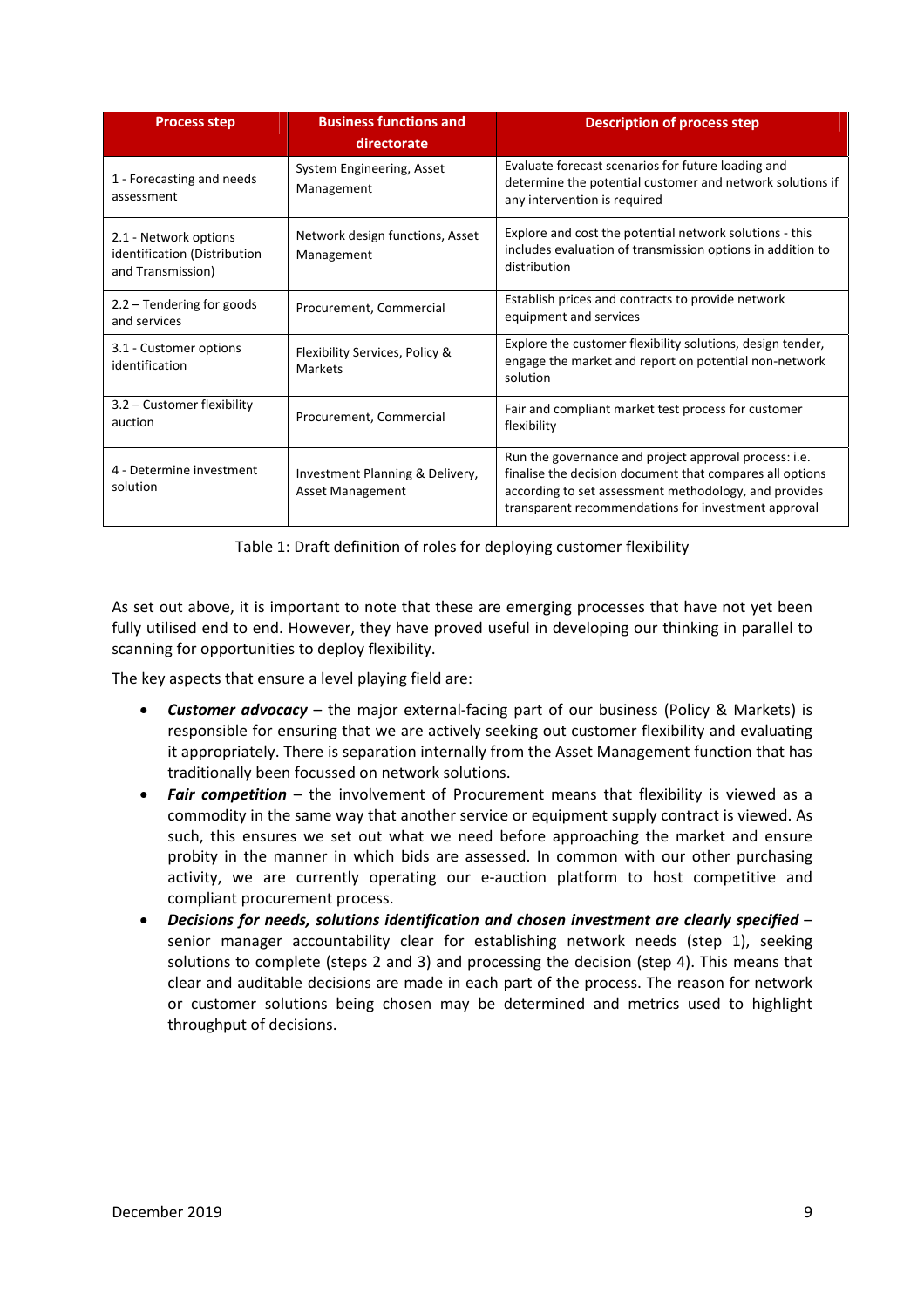### **6. PROCESSES FOR EMERGENCY SUPPORT**

As explained in section 3 of this document, Emergency Support is the use case for customer flexibility that is being deployed since it is the area of current need. The processes for this use case have therefore been progressed and shared now in order to support its use and accompany the current market tender exercise.

The process for Emergency Support is described in Figure 5.

Further information on the market tender is available from www.northernpowergrid.com/DSO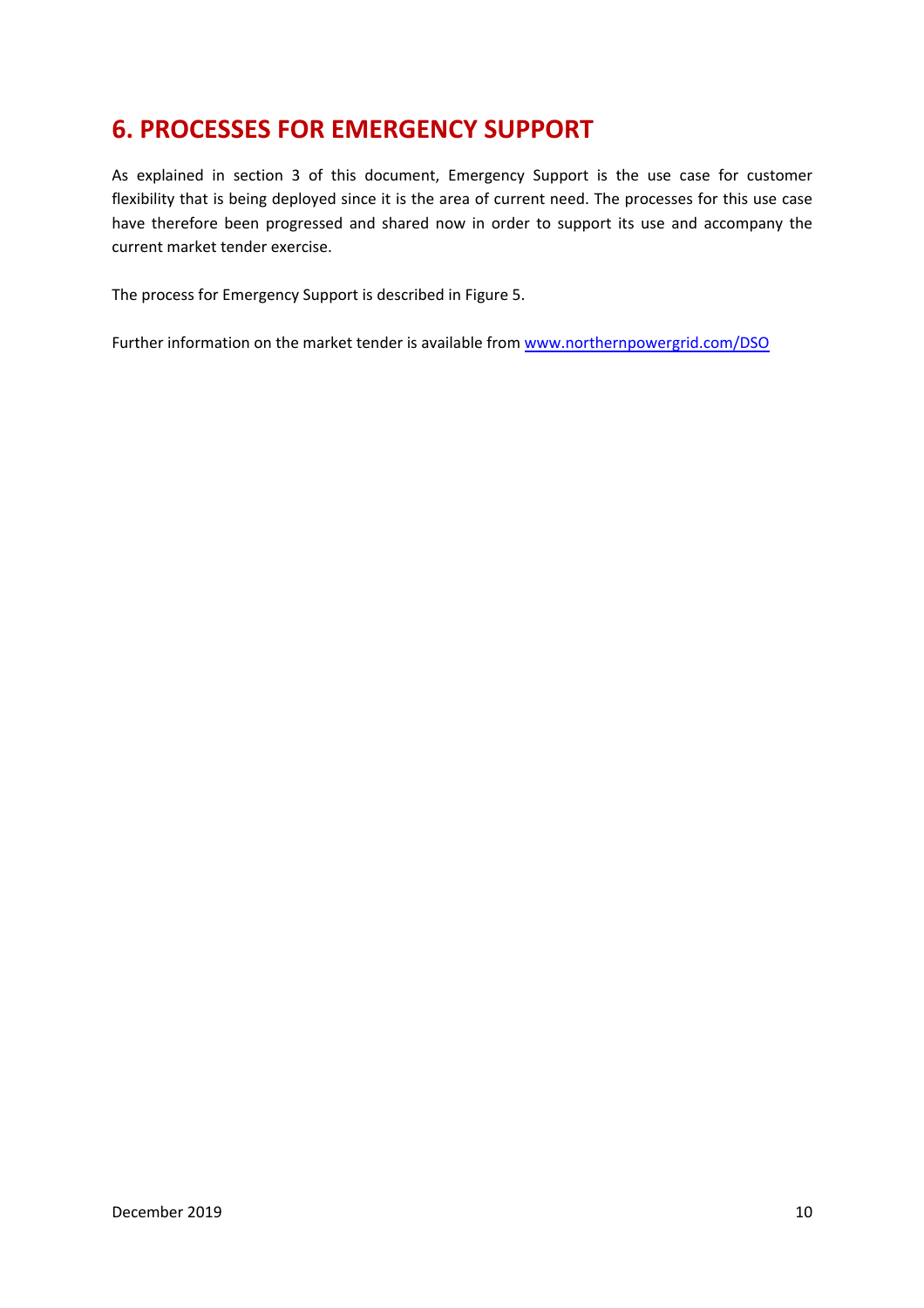

Figure 5: Process to consider flexibility for Emergency Support use case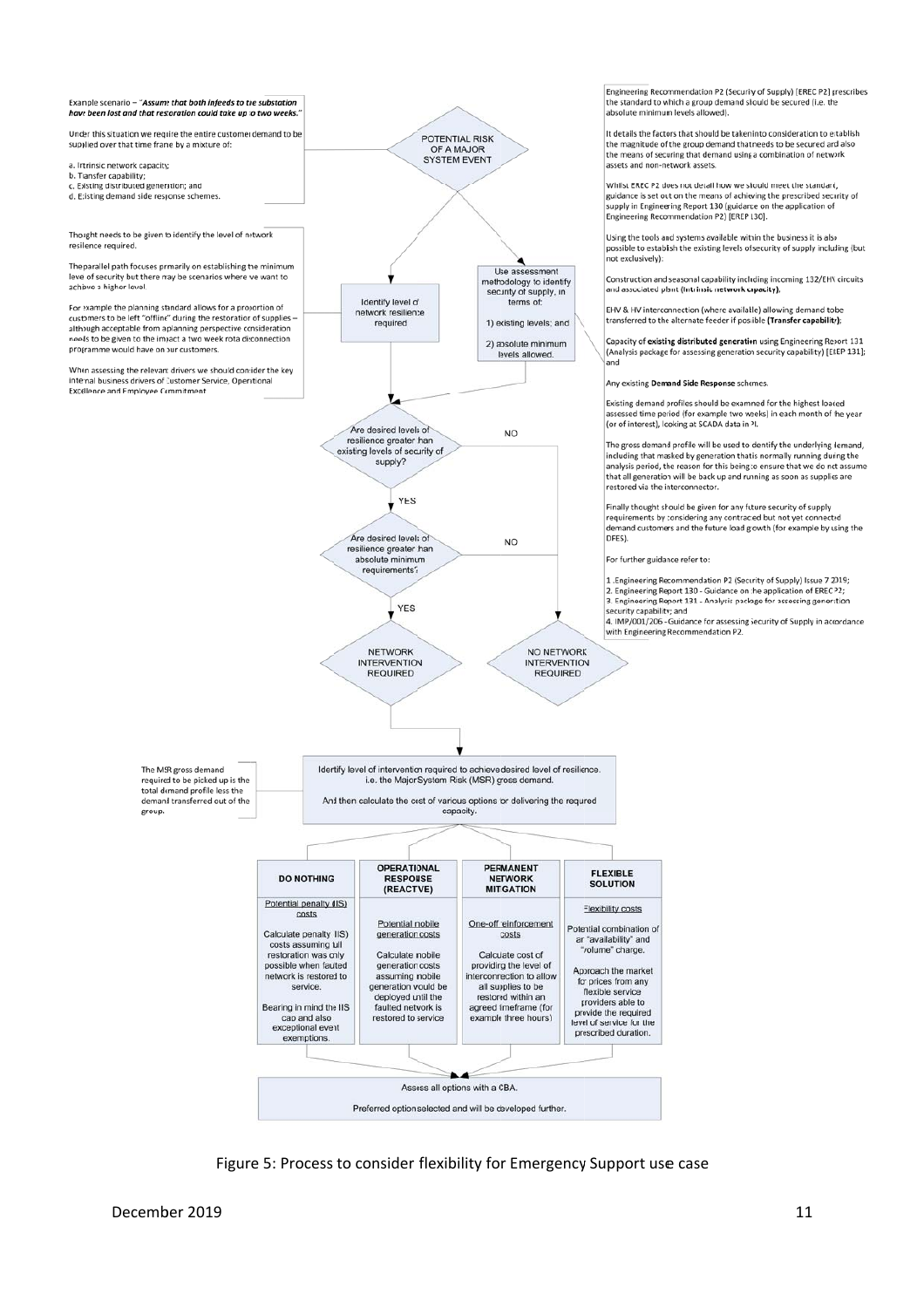# **7. NEXT STEPS**

The development and documentation of our processes is taking place as we seek further opportunities to deploy customer flexibility. Our immediate priorities are to:

- Conclude the production of codes of practice for assessing customer flexibility options alongside network solutions for the Reinforcement Deferral and Planned Maintenance use cases and deploy as the need arises.
- Proceed with independent third party assessment of our investment appraisal processes.
- Develop our methods for valuing flexibility to include the option value of deferring reinforcement and also consider how the social and environmental value may be appropriately represented.
- Publish initial metrics on the use of these processes in our business as usual activity.
- Publish further information following the independent assessment.